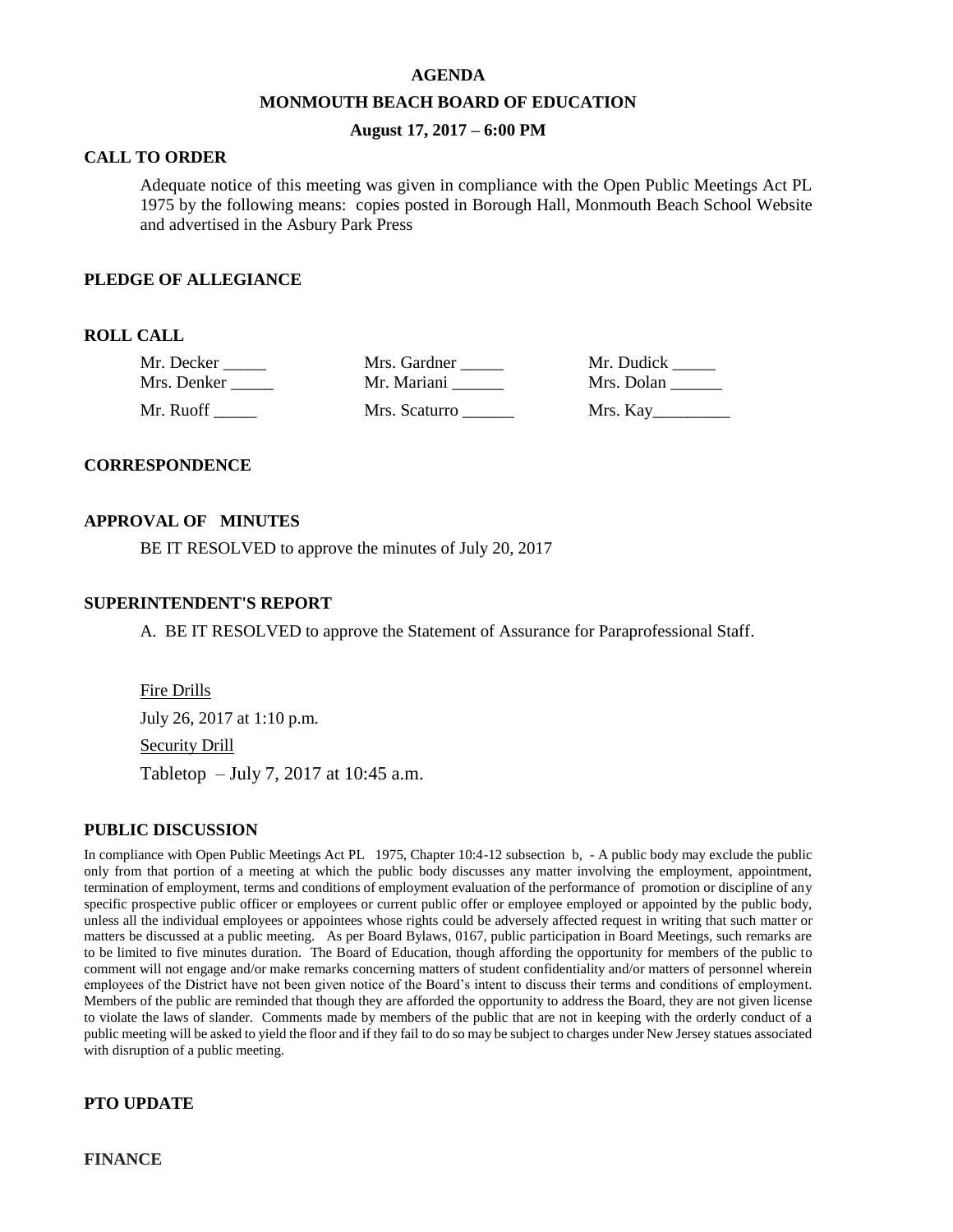## BE IT RESOLVED to approve the following financial report

Report of the Board Secretary – July 31, 2017 Cash Balances:

| June 30, 2017 |    |                |
|---------------|----|----------------|
| Fund 10       |    | \$2,700,757.73 |
| Fund 20       | \$ |                |
| Fund 30       | \$ | 52,613.15      |
| Fund 40       | \$ |                |
| Fund 50       | Ж  | 1,285.00       |

- Reconciliation Report for July
- Monthly transfer report
- August 2017 bill list in the amount of \$

Fund 60  $\qquad$  \$ 29,570.40

• Payroll report for July

In accordance with the reports attached:

Pursuant to NJAC 6:l20-2.13(d), I certify as of July 31, 2017, no budgetary line item account has been over expended in violation of NJAC 6:20-22.13 (ad). I hereby certify that all of the above information is correct.

Board Certification:

Pursuant to NJAC 6:20-2.3 (e), we certify that as of July 31, 2017 after review of the Secretary's Monthly Report and upon consultation with the appropriate district officials, that to the best of our knowledge, no major account or fund has been over expended in violation of NJAC 6:230-22.13(b) and that sufficient funds are available to meet the district's financial obligations for the remainder of the fiscal year.

Upon approval by the County Superintendent

BE IT RESOLVED to approve payment of the Superintendent Merit Goals for the 2016-17 school year as follows:

Qualitative Goals 1 and 2 at 2.5% each

Quantitative Goals 3 and 4 At 2.33% each

## **PERSONNEL**

Sandi Gardner Chair,

Kathy Denker, Barbara Kay, Kelly Scaturro

| 2017-2018 EXTRACURRICULAR TEACHER ASSIGNMENTS |                                   |  |
|-----------------------------------------------|-----------------------------------|--|
| <b>HOMEWORK CLUB (3)</b>                      | 8 <sup>TH</sup> GRADE ADVISOR (2) |  |
| Barbara Brown                                 | Donna O'Neill                     |  |
| Linda Stafford                                | Ali McMahon                       |  |
| Rianne Albert                                 |                                   |  |

**A.** BE IT RESOLVED to approve the following extracurricular teacher assignments:

| <b>STUDENT COUNCIL (1)</b><br>NJ HONOR SOCIETY (1) |
|----------------------------------------------------|
|----------------------------------------------------|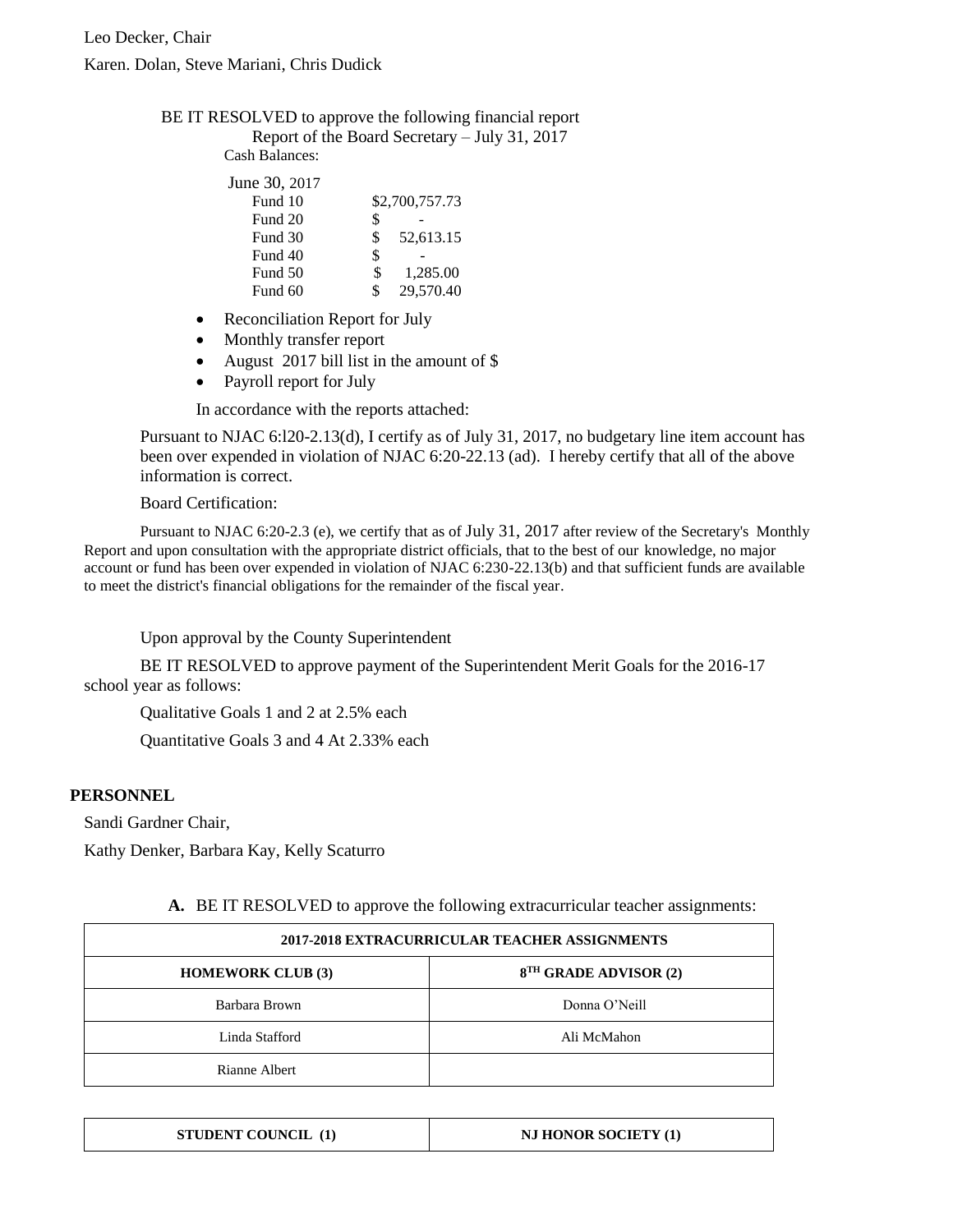| $\sim$ $\cdot$ $\cdot$ | $\cdots$        |
|------------------------|-----------------|
| Doreen Silakowski      | Denise Sullivan |

| <b>TALENT SHOW (2)</b> | <b>STATE TEST PREP (4)</b> |
|------------------------|----------------------------|
| Erin Deininger         | Dorothy Mahoney            |
| Donna O'Neill          | Jessica Clark              |
|                        | Jason Vastano              |
|                        | Kory Poznak                |

| <b>CAMP BERNIE</b> (6) | <b>BOSTON TRIP (5)</b> |
|------------------------|------------------------|
| Dorothy Mahoney        | Ali Maxcy              |
| Jacki Fuchs            | Ali McMahon            |
| Doreen Silakowski      | Pete Vincelli          |
| Jason Vastano          | Donna O'Neill          |
| Michael Kammerer       | Michael Kammerer       |
| Susan Gillick          |                        |

| <b>SCHOOL DANCES (3)</b> | $\textbf{PLAN}$ (1) |
|--------------------------|---------------------|
| Dina LoPiccolo           | Meghan Vaccarelli   |
| Rachel Mogavero          |                     |
| <b>Emily Steeber</b>     |                     |

| <b>WINTER CONCERT</b>     | <b>SPRING CONCERT</b>     |
|---------------------------|---------------------------|
| \$0 stipend (in contract) | \$0 stipend (in contract) |
| Nancy Pietz               | <b>Tracy Pennell</b>      |
| <b>Tracy Pennell</b>      | Barbara Brown             |
| Ali Maxcy                 | Dorothy Mahoney           |
| Debra Marino              | Linda Stafford            |
| Erin Deininger            | Debra Marino              |
| Jacki Fuchs               | Meghan Vaccarelli         |
| Doreen Silakowski         | Tina Freglette            |
| Rianne Albert             | Kara Sheridan             |
| Lori Gallo                | Dina LoPiccolo            |
| Jason Vastano             | Pete Vincelli             |
| <b>Emily Steeber</b>      | Jessica Clark             |
| Kory Poznak               | Amy Hall (art show)       |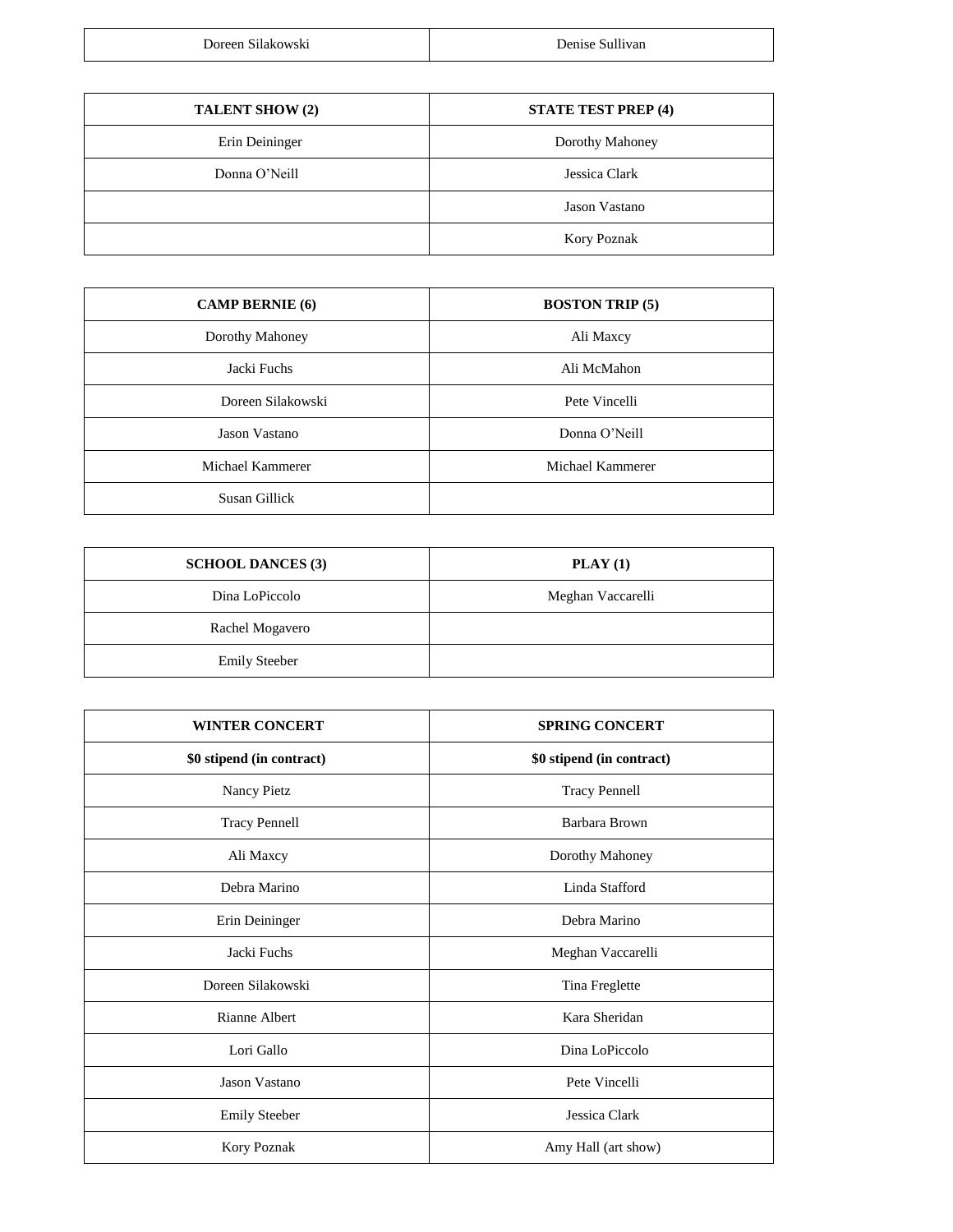| Michael Kammerer        | <b>Emily Steeber</b> |
|-------------------------|----------------------|
| Rachel Mogavero         | Susan Gillick        |
| Donna O'Neill           | Denise Sullivan      |
| <b>Stephanie Santry</b> | Ali McMahon          |
| Cindy Zayko             | Debra Tuzzo          |
|                         |                      |

| <b>BAND/CHORUS</b>   | <b>CHEERLEADING</b> |
|----------------------|---------------------|
| <b>Emily Steeber</b> | Nancy Pietz         |

| <b>BASKETBALL GAME SUPERVISION (2)</b> | TENNIS – BOYS AND GIRLS (1) |
|----------------------------------------|-----------------------------|
| Jason Vastano                          | Doreen Silakowski           |
| Michael Kammerer                       |                             |

| <b>GIRLS BASKETBALL</b> | <b>GIRLS SOFTBALL</b> |
|-------------------------|-----------------------|
| Dorothy Mahoney         | Dorothy Mahoney       |

| YEARBOOK (2) | <b>MENTOR FOR NOVICE TEACHERS (2)</b> |
|--------------|---------------------------------------|
| Jacki Fuchs  | Erin Deininger                        |
| Kory Poznak  | Meghan Vaccarelli                     |

- B. BE IT RESOLVED to approve two extra stipends for the State Test Prep teacher assignments at a stipend to be determined pending contract negotiations between MB Board of Education and MB Teacher's Association.
- C. BE IT RESOLVED to approve the following teacher workshops:
	- Jessica Clark to attend Activities to Engage and Motivate Math Students on 2/7/18 and Cool Tools for Organizing a Digital Classroom on 2/20/18. Both workshops are included in MBS' Brookdale Educational Network membership.
	- Cindy Zayko to attend NJALC Fall Symposium 2017 (NJ Association of Learning Consultants) workshops on 10/19/17 and 10/20/2017 at a cost of \$205.00.
	- Jessica Clark and Dorothy Mahoney to attend workshop at SRHS for Grade 8 General Algebra exam design session on 10/10/17 at no cost and Dorothy Mahoney to also attend a workshop at SRHS for Grade 8 Algebra I exam design session on 10/17/17 at no cost.
- D. BE IT RESOLVED to approve the following contracts:

Chloe Grady as a full time, non-tenured certified staff member for the 2017-2018 school year at Step 1 of the MBTA salary guide. **Salary** to be determined pending completion of negotiations between Monmouth Beach Board of Education and Monmouth Beach School Teacher's Association.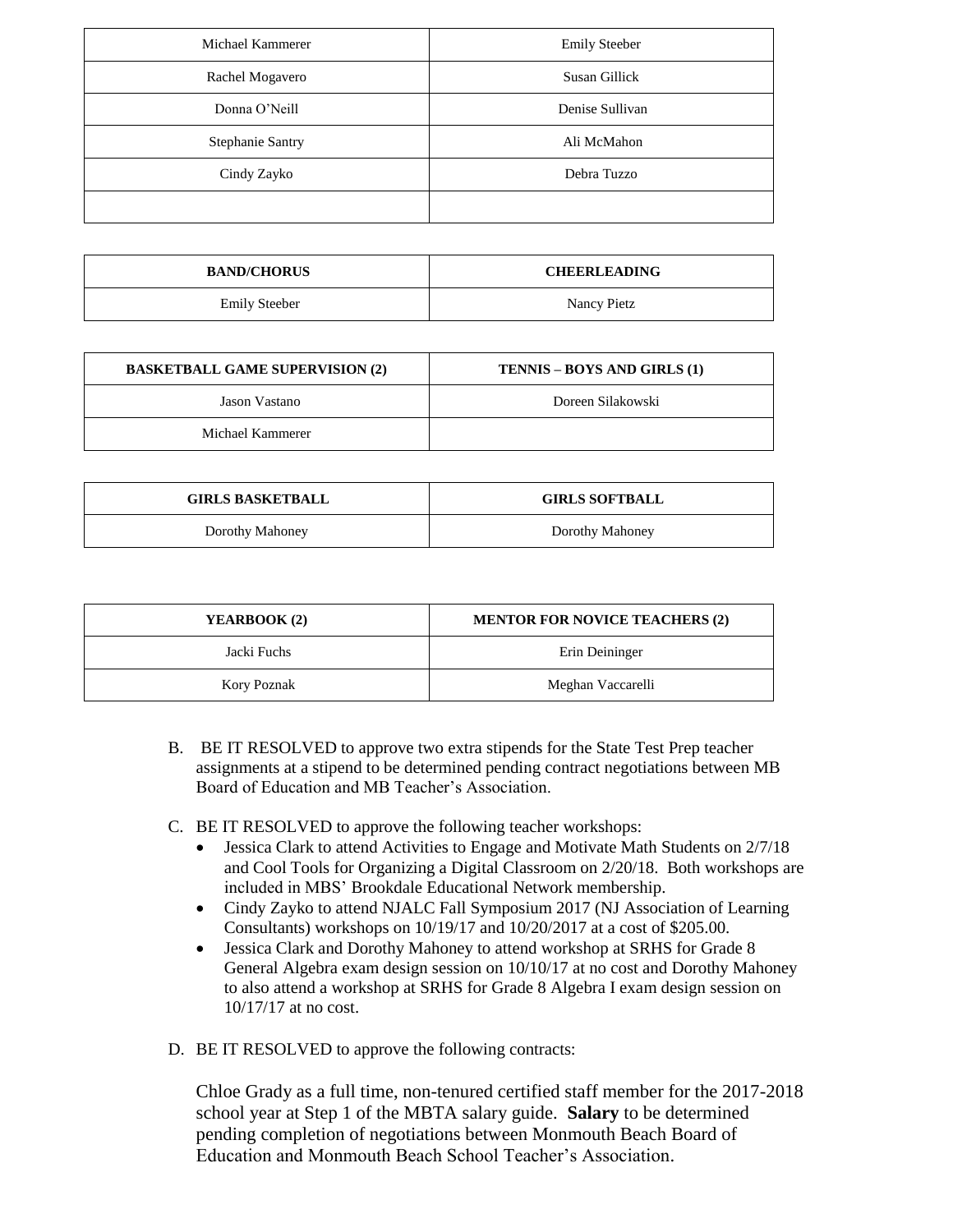Rachel Donovan as a part time, non-tenured certified staff member for the 2017- 2018 school year at Step 1 (50%) of the MBTA salary guide. Salary to be determined pending completion of negotiations between Monmouth Beach Board of Education and Monmouth Beach School Teacher's Association.

E. BE IT RESOLVED to retroactively approve payment to Cynthia at her per diem rate for services provided as follows: 7/26/17: half day Initial evaluation planning meeting 8/3/2017: half day 8/7/2017: full day

## **CURRICULUM AND INSTRUCTION**

Chair Kathleen Denker Kelly Scaturro, Sandi Gardner, Barbara Kay

BE IT RESOLVED to approve the following curricula for the 17-18 school year:

English Language Arts – Grades K - 8

Mathematics – Grades K – 6 and Grade 7 General Pre-Algebra, Grade 7 Pre-Algebra, Grade 8 General Algebra and Grade 8 Algebra

Science – Grades K - 8

Social Studies – Grades K - 8

## **BUILDING AND GROUNDS**

Steve Mariani, Chair

Chris Dudick, Leo Decker, Karen Dolan

- A. BE IT RESOLVED to approve the following Building Use Application Forms**:**
- Donna O'Neill to run Talent Show rehearsals in the gym on  $3/21/18$  and  $3/22/18$  from 3 p.m. 4:30 p.m. and Talent Show rehearsal then the show in the gym on 3/23/18 from 3 p.m. – 9 p.m.
- Monmouth Beach PTO Assembly. Grades PK to 8, Monday, September 25 from 8:00 am to 2:00 pm Sky Dome Planetarium

## **POLICY**

BE IT RESOLVED to approve the second reading of the following Policies and Regulations:

- **P & R 1240 - Evaluation of Superintendent – Policy & Regulation (M)**
- P 1511 Board of Education Website Accessibility Policy (NEW)
- P & R3126 District Mentoring Program Policy & Regulation
- P & R 3221 Evaluation of Teachers Policy & Regulation (M)
- P & R 3222 Evaluation of Teaching Staff Members, Excluding Teachers and Administrators Policy & Regulation (M)
- P & R 3223 Evaluation of Administrators, Excluding Principals, Vice Principals, and Assistant Principals Policy & Regulation (M)
- P & R 3224 Evaluation of Principals, Vice Principals, and Assistant Principals Policy & Regulation (M)
- P & R 3240 Professional Development for Teachers and School Leaders Policy & Regulation (M)
- P & R 5610 Suspension Policy & Regulation (M)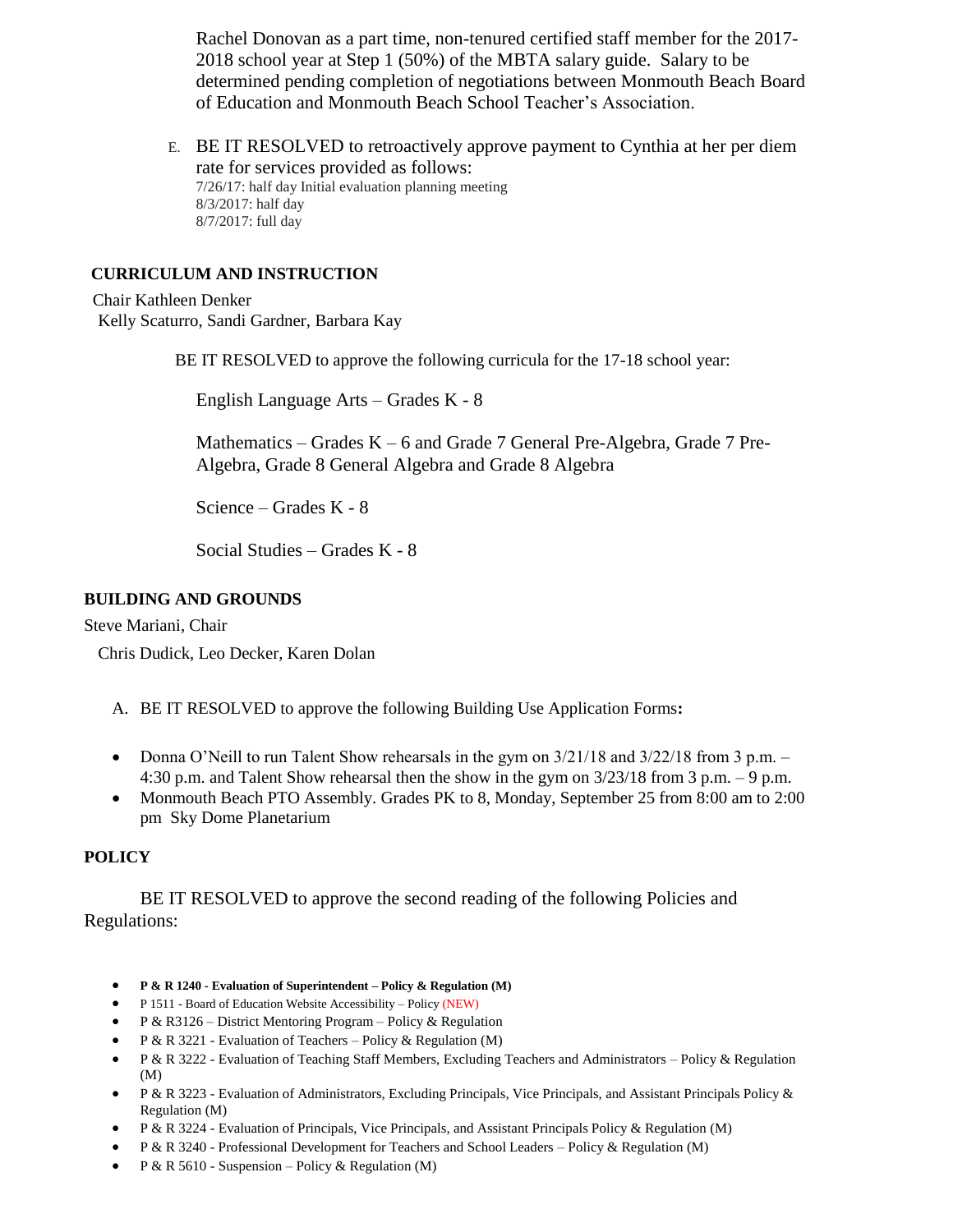- P 5620 Expulsion Policy (M)7424 Bed Bugs Policy & Regulation(NEW)
- $P & R 7424 Bed Bugs (New)$
- P 7461 District Sustainability Policy (NEW)
- P 8505 Local Wellness Policy/Nutrient Standards for Meals and Other Foods Policy (M)
- P 8550 Unpaid Meal Charges/Outstanding Food Service Charges Policy (M) **N/A**

BE IT RESOLVED to approve first reading on the following policies as needed to update Policy Manual as reviewed by Strauss Essmay

| 0000    | <b>BYLAWS</b>                                                              |               |               | <b>UPDATE</b>      |
|---------|----------------------------------------------------------------------------|---------------|---------------|--------------------|
|         |                                                                            |               |               |                    |
| 0132    | <b>Executive Authority</b>                                                 | <b>Dec 12</b> | Dec 06        | X                  |
| 0167    | <b>Public Participation in Board Meetings</b>                              | <b>Mar 16</b> | Oct 12        | $\pmb{\chi}$       |
| 0168    | <b>Recording Board Meetings</b>                                            | <b>Mar 16</b> | Feb 12        | X                  |
| 1000    | <b>ADMINISTRATION</b>                                                      |               |               |                    |
|         |                                                                            |               |               |                    |
| 1140    | Affirmative Action Program (M)                                             | <b>Jun 16</b> | <b>Mar 11</b> | X                  |
| 1220    | Employment of CSA (M)                                                      | <b>Jun 16</b> | Aug 09        | X                  |
| 1240    | Evaluation of Superintendent (M)                                           | Oct 15        | Apr 14        | X                  |
| 1310    | Employment of School Bus. Admin.                                           | <b>Jun 16</b> | Dec 06        | X                  |
| 1510    | Americans with Disabilities Act (M)                                        | Dec 16        | Dec 06        | $\pmb{\chi}$       |
| 1523    | Comprehensive Equity Plan (M)                                              | <b>Jun 16</b> | <b>Mar 11</b> | X                  |
| 1530    | Equal Employment Opportunity (M)                                           | <b>Jun 16</b> | <b>Mar 11</b> | $\pmb{\chi}$       |
| 1550    | Affirmative Action Program for Employment and Contract Practices (M)       | Jun 16        | Mar 11        | X                  |
|         |                                                                            |               |               |                    |
| 2000    | <b>PROGRAM</b>                                                             |               |               |                    |
|         |                                                                            |               |               |                    |
| 2200    | Curriculum Content (M)                                                     | <b>Jun 16</b> | Dec 06        | $\pmb{\chi}$       |
| 2260    | Affirmative Action Program for School and Classroom Practices (M)          | <b>Jun 16</b> | <b>Mar 11</b> | $\pmb{\chi}$       |
| 2411    | <b>Guidance Counseling (M)</b>                                             | <b>Jun 16</b> | Dec 06        | X                  |
| 2414    | Programs and Services for Students in High Poverty and in High Need School | Feb 11        | Dec 06        | X                  |
|         | Districts (M)                                                              |               |               |                    |
| 2415    | No Child Left Behind Programs (M)                                          | Dec 12        | Dec 06        | X                  |
| 2415.30 | Title I - Education Stability for Children in Foster Care (M)              | <b>Dec 16</b> | Missing (New) | $\pmb{\mathsf{X}}$ |
| 2418    | Section 504 of the Rehabilitation Act of 1973 - Students (M)               | <b>Dec 16</b> | Missing (New) | $\pmb{\mathsf{X}}$ |
| 2422    | Health and Physical Education (M)                                          | <b>Mar 16</b> | Dec 06        | $\pmb{\mathsf{X}}$ |
| 2423    | Bilingual and ESL Education (M)                                            | <b>Jun 16</b> | Mar 11        | $\mathsf{X}$       |
| 2431    | Athletic Competition (M)                                                   | <b>Mar 16</b> | May 12        | $\pmb{\mathsf{X}}$ |
| 2460    | Special Education (M)                                                      | Feb 17        | Mar 09        | $\pmb{\mathsf{X}}$ |
| 2467    | Surrogate Parents and Foster Parents (M)                                   | Feb 17        | Mar 09        | X                  |
| 2468    | <b>Independent Educational Evaluations</b>                                 | Dec 12        | Missing       | $\pmb{\mathsf{X}}$ |
|         |                                                                            |               |               |                    |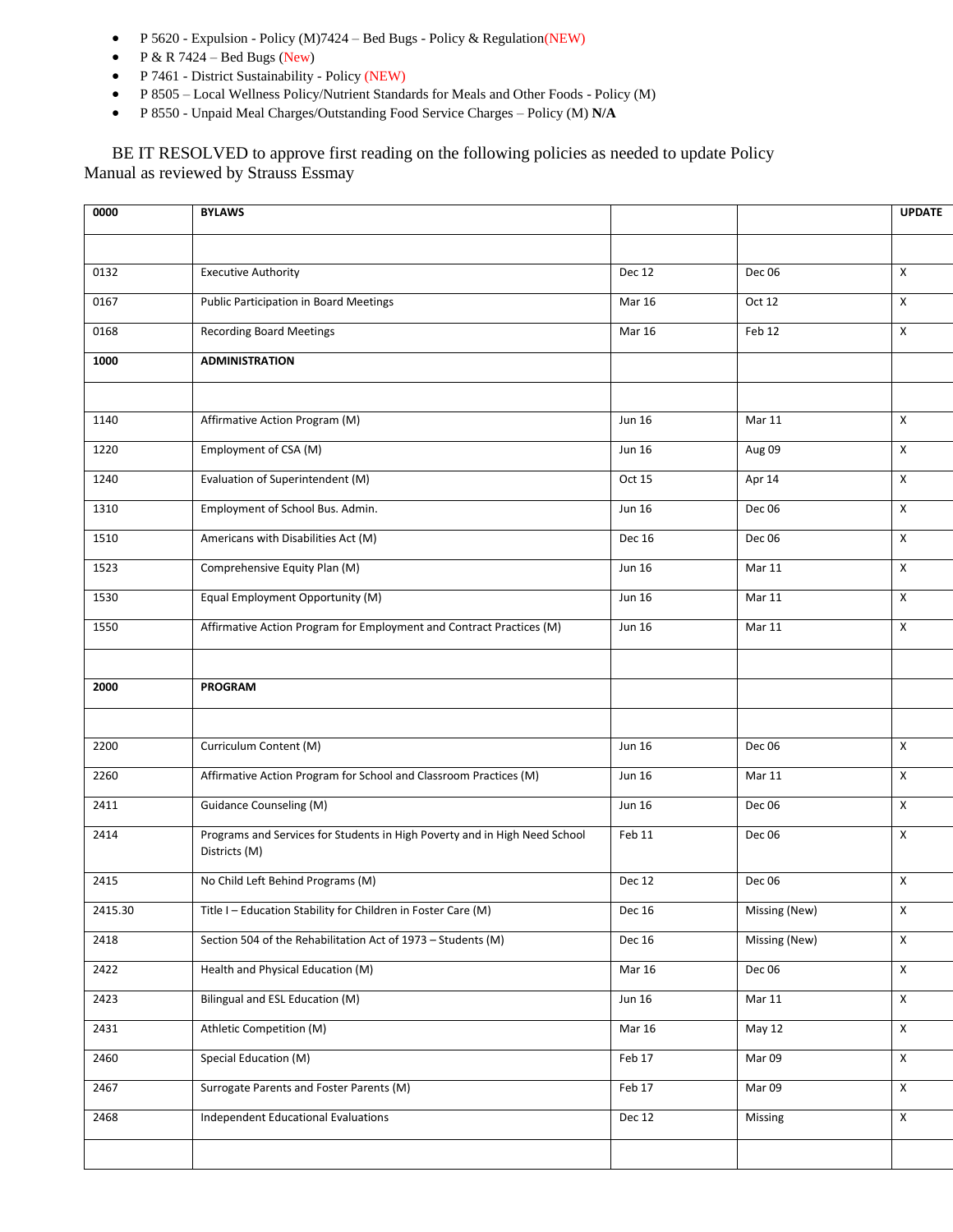| 2610   | Educational Program Evaluation (M)                                                                   | Jun 16        | Dec 06        | X            |
|--------|------------------------------------------------------------------------------------------------------|---------------|---------------|--------------|
| 2622   | Student Assessment (M)                                                                               | <b>Jun 16</b> | May 15        | X            |
| 3000   | <b>TEACHING STAFF MEMBERS</b>                                                                        |               |               |              |
|        |                                                                                                      |               |               |              |
| 3111   | <b>Creating Positions</b>                                                                            | <b>Jun 16</b> | Dec 06        | $\mathsf{X}$ |
| 3124   | <b>Employment Contract</b>                                                                           | <b>Jun 16</b> | Dec 06        | $\mathsf{X}$ |
| 3125   | Employment of Teaching Staff Members (M)                                                             | <b>Jun 16</b> | Aug 14        | X            |
| 3125.2 | <b>Employment of Substitute Teachers</b>                                                             | <b>Jun 16</b> | Aug 11        | X            |
| 3126   | <b>District Mentoring Program</b>                                                                    | <b>Jun 16</b> | Feb 10        | $\mathsf{X}$ |
| 3141   | Resignation                                                                                          | <b>Jun 16</b> | Dec 06        | X            |
| 3144   | Certification of Tenure Charges                                                                      | Jun 16        | Apr 14        | X            |
| 3159   | Teaching Staff Member/School District Reporting Responsibilities                                     | <b>Jun 16</b> | Missing       | $\mathsf{X}$ |
| 3221   | Evaluation of Teachers (M)                                                                           | Oct 15        | Apr 14        | $\mathsf{X}$ |
| 3222   | Evaluation of Teaching Staff Members, Excluding Teachers and Administrators<br>(M)                   | Oct 15        | Apr 14        | $\mathsf{X}$ |
| 3223   | Evaluation of Administrators, Excluding Principals, Vice Principals, and Assistant<br>Principals (M) | Oct 15        | Apr 14        | X            |
| 3224   | Evaluation of Principals, Vice Principals, and Assist Principals (M)                                 | Oct 15        | Apr 14        | X            |
| 3231   | Outside Employment as Athletic Coach                                                                 | <b>Jun 16</b> | Dec 06        | $\mathsf{X}$ |
| 3240   | Professional Development for Teachers and School Leaders (M)                                         | <b>Jun 16</b> | Aug 14        | X            |
| 3281   | <b>Inappropriate Staff Conduct</b>                                                                   | Dec 12        | Feb 10        | $\mathsf{X}$ |
| 3322   | Staff Member's Use of Personal Cellular Telephones/Other Communications<br>Devices                   | <b>Jul 15</b> | Dec 06        | $\mathsf{X}$ |
| 3431.1 | Family Leave (M)                                                                                     | Oct 15        | Dec 06        | X            |
| 4000   | <b>SUPPORT STAFF MEMBERS</b>                                                                         |               |               |              |
|        |                                                                                                      |               |               |              |
| 4124   | <b>Employment Contract</b>                                                                           | Aug 13        | Dec 06        | $\mathsf{X}$ |
| 4159   | Support Staff Member/School District Reporting Responsibilities                                      | <b>Jun 16</b> | Jan 11        | $\mathsf{X}$ |
| 4281   | Inappropriate Staff Conduct                                                                          | Dec 12        | Feb 10        | $\mathsf{X}$ |
| 4431.1 | Family Leave (M)                                                                                     | Oct 15        | Dec 06        | $\mathsf{X}$ |
|        |                                                                                                      |               |               |              |
|        |                                                                                                      |               |               |              |
| 5000   | <b>STUDENTS</b>                                                                                      |               |               |              |
|        |                                                                                                      |               |               |              |
| 5111   | Eligibility of Resident/Nonresident Students (M)                                                     | <b>Mar 16</b> | Oct 10        | $\mathsf{X}$ |
| 5116   | <b>Education of Homeless Children</b>                                                                | <b>Dec 16</b> | Dec 06        | $\mathsf{X}$ |
| 5305   | <b>Health Services Personnel</b>                                                                     | <b>Jun 16</b> | Jul 07        | X            |
| 5306   | Health Services to Nonpublic Schools (M)                                                             | Sep 14        | <b>Jul 07</b> | $\mathsf{X}$ |
| 5308   | Student Health Records (M)                                                                           | Sep 14        | <b>Jul 07</b> | $\mathsf{X}$ |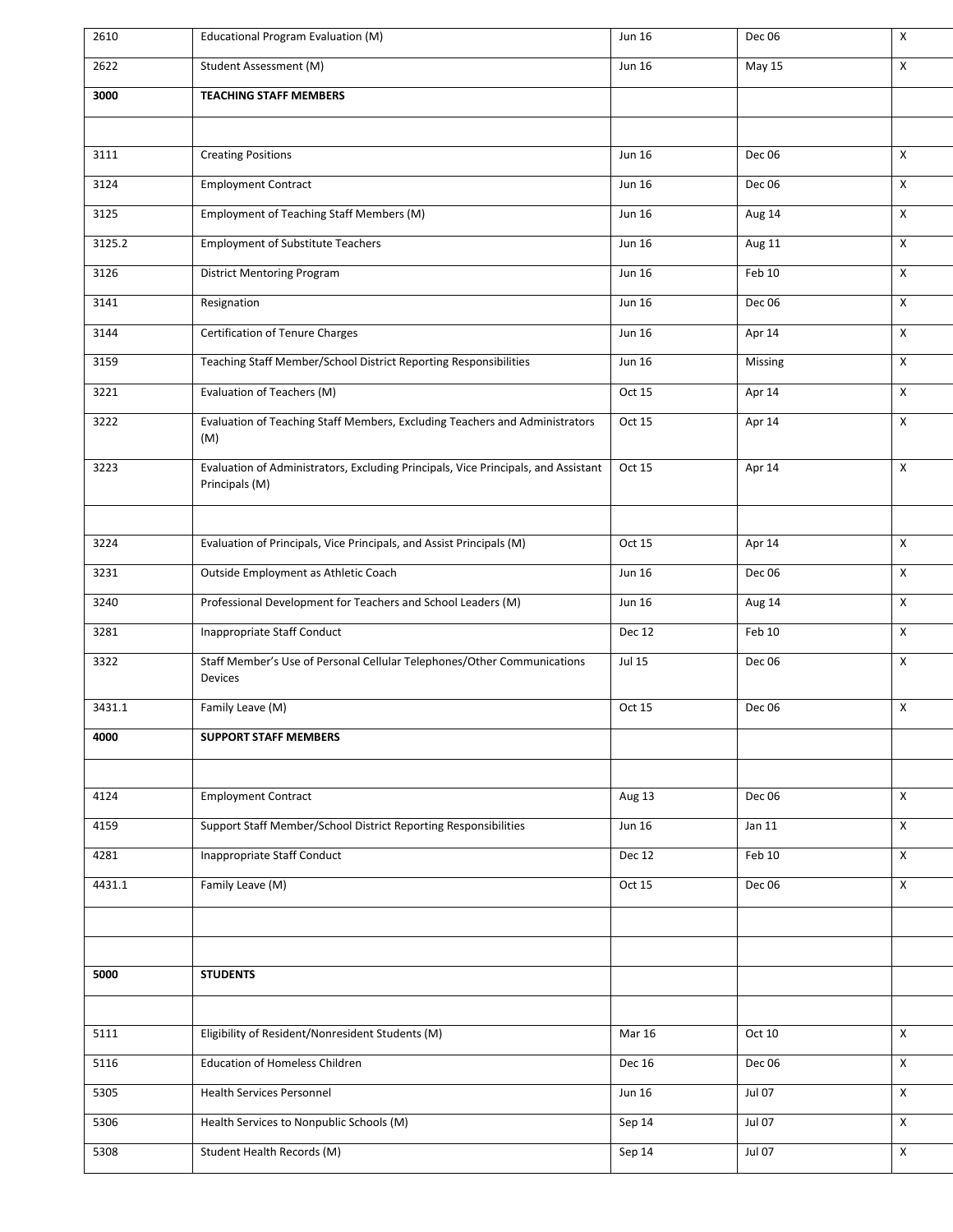| 5310    | Health Services (M)                                              | <b>Mar 16</b> | Jul 07        | X                       |
|---------|------------------------------------------------------------------|---------------|---------------|-------------------------|
| 5330    | Administration of Medication (M)                                 | <b>Jul 15</b> | Oct 07        | X                       |
| 5330.01 | Administration of Medical Marijuana (M)                          | <b>Mar 16</b> | Missing (New) | X                       |
| 5330.04 | Administering an Opioid Antidote                                 | Dec 16        | Missing (New) | $\mathsf{X}$            |
| 5338    | Diabetes Management (M)                                          | Jan 10        | <b>Jul 07</b> | X                       |
| 5339    | Screening for Dyslexia (M)                                       | <b>Jun 16</b> | Missing       | X                       |
| 5350    | <b>Student Suicide Prevention</b>                                | <b>Jun 16</b> | Aug 11        | $\pmb{\chi}$            |
| 5514    | Student Use of Vehicles on School Grounds                        | <b>Jun 16</b> | Dec 06        | X                       |
| 5516    | Use of Electronic Communication and Recording Devices (ECRD) (M) | Oct 15        | Jan 11        | $\pmb{\times}$          |
| 5530    | Substance Abuse (M)                                              | Sep 14        | Oct 07        | X                       |
| 5600    | Student Discipline/Code of Conduct (M)                           | Sep 14        | May 12        | X                       |
| 5615    | <b>Suspected Gang Activity</b>                                   | <b>Jul 15</b> | <b>Dec 06</b> | X                       |
| 5620    | Expulsion                                                        | <b>Jun 14</b> | Dec 06        | X                       |
| 5755    | Equity in Educational Programs and Services (M)                  | <b>Jun 16</b> | Dec 06        | $\mathsf{X}$            |
| 6000    | <b>FINANCE</b>                                                   |               |               |                         |
|         |                                                                  |               |               |                         |
| 6480    | Purchase of Food Supplies (M)                                    | Dec 12        | Dec 06        | X                       |
|         |                                                                  |               |               |                         |
|         | <b>OPERATIONS</b>                                                |               |               | 8000                    |
|         |                                                                  |               |               |                         |
| 8330    | Student Records (M)                                              | <b>Dec 16</b> | Dec 06        | $\pmb{\mathsf{x}}$      |
| 8441    | Care of Injured and Ill Persons (M)                              | <b>Jun 16</b> | Dec 06        | X                       |
| 8462    | Reporting Potentially Missing or Abused Children (M)             | <b>Mar 16</b> | Oct 14        | X                       |
| 8505    | Wellness Policy/Nutrient Standards for Meals and Other Foods (M) | Sep 14        | Feb 12        | X                       |
| 8540    | <b>School Nutrition Programs</b>                                 | <b>Jul 15</b> | Dec 06        | X                       |
| 8630    | Bus Driver/Bus Aide Responsibility (M)                           | <b>Jun 16</b> | May 15        | X                       |
| 8740    | Bonding                                                          | <b>Dec 10</b> | Dec 06        | $\pmb{\mathsf{X}}$      |
| 8760    | <b>Student Accident Insurance</b>                                | Aug 09        | Dec 06        | $\pmb{\mathsf{X}}$      |
| 8820    | <b>Opening Exercises/Ceremonies</b>                              | <b>Jul 15</b> | Dec 06        | $\pmb{\mathsf{X}}$      |
|         |                                                                  |               |               |                         |
| 9000    | <b>COMMUNITY</b>                                                 |               |               |                         |
|         |                                                                  |               |               |                         |
| 9120    | Public Information Program (M)                                   | Feb 09        | Oct 08        | $\overline{\mathsf{x}}$ |
| 9541    | <b>Student Teachers/Interns</b>                                  | <b>Jun 16</b> | Oct 08        | X                       |
|         |                                                                  |               |               |                         |

# **GENERAL ITEMS**

Future meeting dates:

A. Thursday, September 28, 2017 **at time ???**